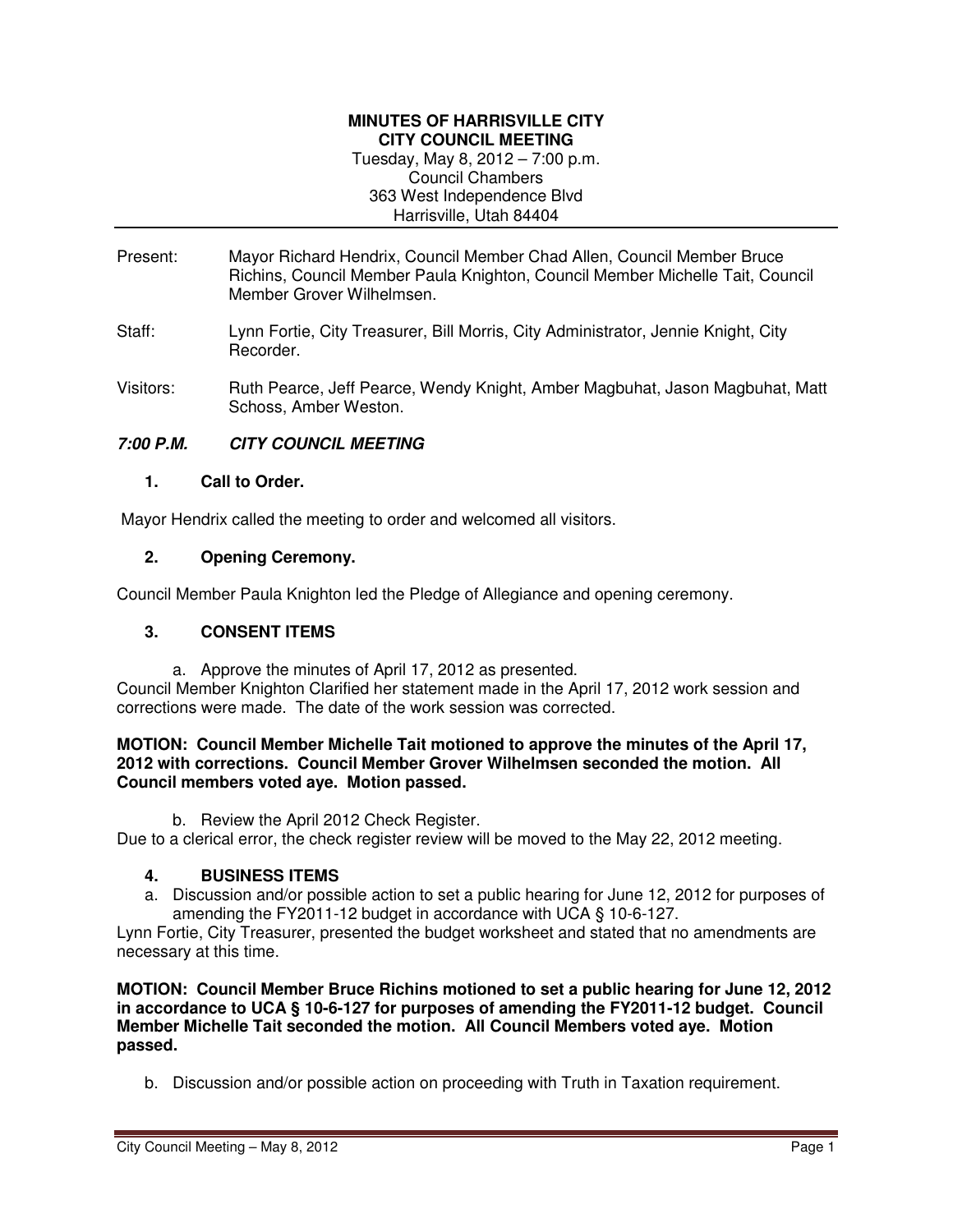City Administrator, Bill Morris, informed council that the tentative budget they will be holding the public hearings on includes a property tax increase. He suggested council agree on what direction they wish to proceed with the Truth in Taxation process. Council Member Allen suggested council consider revisiting the idea of having a Weber County contract for law enforcement services. Mayor and council discussed the possibility of inquiring about either a contract with Weber County Sheriff's Office or combining with other local cities to create a Unified Police Department. Mayor and council acknowledged there are several changes being made in law enforcement in Weber County right now. The deadlines for upcoming changes are in August. Bill Morris suggested Council look in to it and discuss it at a later date.

Council Member Allen expressed his desire to look at other options before moving forward with raising taxes. Council Member Knighton pointed out the city is below average on property taxes right now. Mayor Hendrix stated a number of items would need to be considered when proposing contracting with Weber County Sheriff's Office, such as: the ratio of officers per 1,000 residents, the needs of the city and the ability to meet those needs with a county contract. He stated they should not rule out the idea of making changes in the future, but he stressed the importance of making a decision on moving forward with the tentative budget which includes the property tax increase. Bill Morris reminded council that the options mentioned for changing law enforcement services could not be accomplished in the time frame required by the state for adopting the city budget.

Council Member Knighton suggested moving forward with the property tax increase with the option to decide against it if other solutions to the gap in revenues can be satisfied. Bill Morris clarified the first public hearing will be on June 12, 2012, and there will be two additional public hearings in August for the truth in taxation process. The exact dates of the public hearings for the truth in taxation will be determined later by the county.

Council Member Richins referred to a recent discussion about the public safety budget, and he petitioned that a reduction in resources may allow for an increase in wages. He acknowledged that using new vehicles has proven to be cost effective, but maybe other resources could be cut.

Council Member Wilhelmsen conveyed his concerns with another law enforcement entity serving the city's business district. He questioned whether the current needs would be supported as effectively by another agency, and also whether a unified police force would be as readily available to enforce our current business district. He stated the city will just continue to grow in the future, and in his perspective this alone opens the door to a property tax increase.

Mayor and council once again discussed how Harrisville's property taxes compare with other local cities. Mayor reminded council the tentative budget includes revenue that does not currently exist without a property tax increase. He proposed council move forward with truth and taxation with the possibility of amending the budget in August if a property tax increase is not necessary once the public hearings have taken place, and the research on other options has been completed. He advised the proposed gap in the revenues versus expenditures will be settled with the property tax increase; otherwise the current budget doesn't balance. The proposed increase in property taxes will provide resources in the budget to allow for a wage increase for employees and address the retention issues the city has experienced recently.

Bill Morris explained that the truth in taxation process is setup with the public hearing procedure which must be met to protect residents. Mayor and council observed that the process to approve a budget based on funds that do not yet exist seems backwards. Bill Morris described the process as similar to what a business would do. A business will project out what revenues will be needed, and increase prices to meet that need. The public hearings are in place so residents have the opportunity to express their opinions, and so council can make sure residents are aware of the proposed increases. He explained that with the recession, and other stores opening in nearby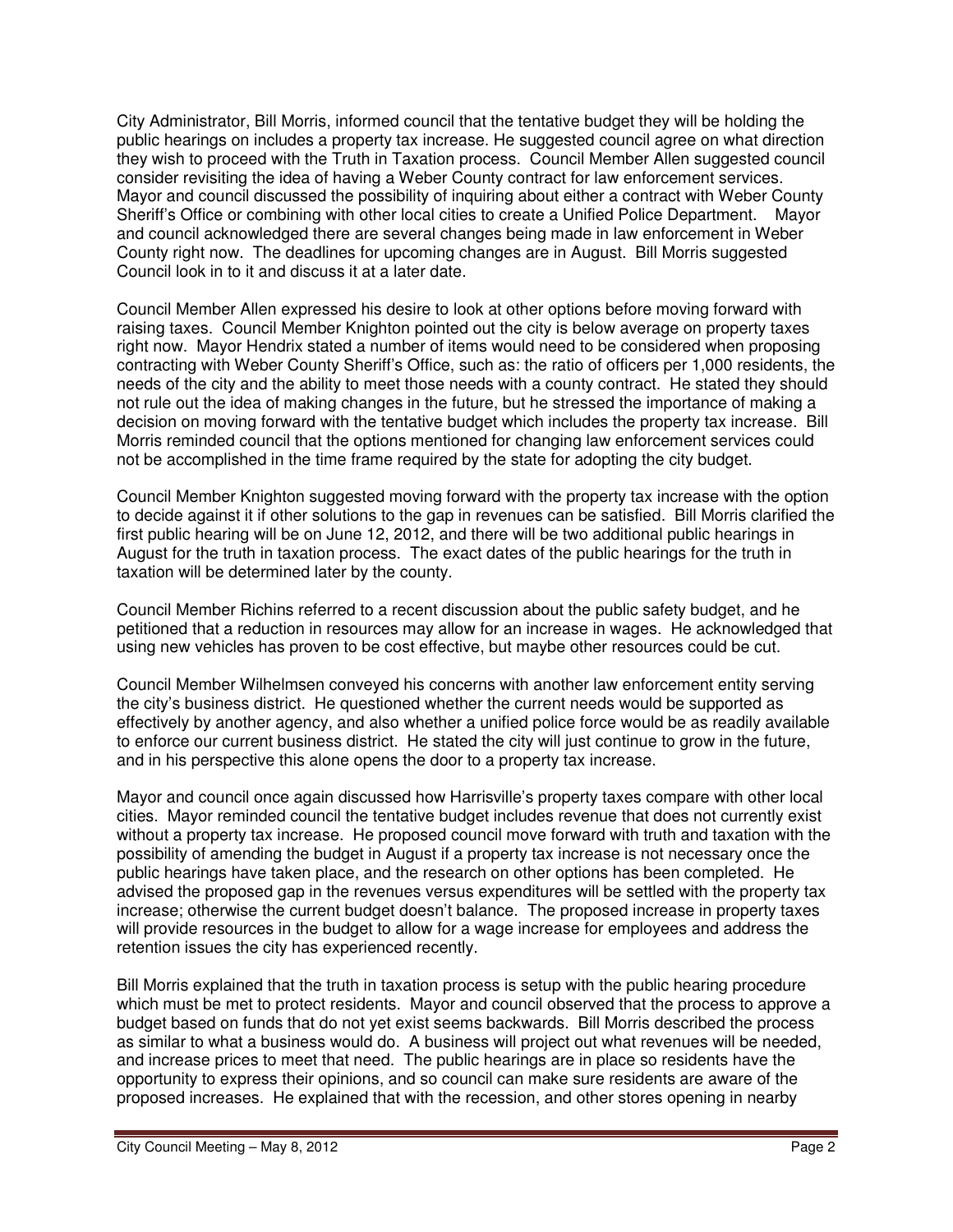cities, Harrisville is seeing a decrease in the need for goods and services provided here; therefore, the city is experiencing a decline in businesses revenues, and yet the city is still providing the necessary public safety service for those businesses.

Council Member Allen again suggested taking the time to look into a county public safety contract. Council Member Knighton wondered if proposed bids would be available if Weber County and other cities involved with the changes going on are not making decisions until August. Bill Morris confirmed many of the decisions regarding changes in Weber County Law Enforcement will not be completed and available for reference until August. He said that if council intends to adopt the tentative budget, the time frame to accomplish all the necessary requirements has to be met now so staff can move forward with the public hearing notices. He further explained that council must decide to adopt the tentative budget, and decide whether the budget's property tax increase will remain in effect or be amended in August when other information is available.

Bill Morris explained State requirements differ for cities going through the truth in taxation process as opposed to just adopting a budget without a property tax increase. He also explained the possibility of unexpected revenue through grants; for example, the RAMP grant that continues to fund the main park renovation. Council Member Richins stated that time is of the essence for the resulting changes that might take place through Weber County Law Enforcement. He requested city staff notify council immediately of any upcoming findings that would potentially impact the decision to move forward with the tax increase. Bill Morris informed council that meetings involving exploring a possible contract will include Police Chief Max Jackson, Mayor Hendrix and himself. He suggested council give a consent vote to move forward with exploring these options.

Even after exploring other revenue saving possibilities, Council Member Richins commented council may still want to keep the local police department. He noted through the public hearing process, the residents will be able to voice their opinions on having their own police department. Mayor and council agreed to seek information and balance the budget to meet the existing deadlines. Council Member Knighton asked when the property tax increase would take effect. Lynn Fortie confirmed the property tax increase would be in effect when property taxes are due November 2012. Bill Morris further explained the statutes and deadlines are in place for that purpose.

#### **Motion: Council Member Richins motioned to authorize staff to proceed with truth and taxation with the caveat that staff will look into other possible options such as a contract with Weber County Sheriff's Office or the creation of a Unified Police force. Council Member Knighton seconded the motion. All Council Members voted aye. Motion passed.**

c. Discussion and/or possible action on adoption of tentative FY2012-13 budget in accordance with UCA § 10-6-113, and set public hearing on proposed final budget for June 12, 2012.

Lynn Fortie reported that budgeted revenues are due to increase with the proposed property tax increase. He reported on additional line item changes that differ from the previous year's budget. Mayor and Council discussed the increases and changes calculated for the new budget. They also discussed the differences being paid into the Utah State Retirement System based on the changes from the tier one option to the tier two option. They discussed differences in the contributions paid for public safety versus other employees.

Lynn Fortie reported there will be a small revenue increase based on the commercial sewer rates. He reported there will be no increase in the storm water fund or the garbage fund.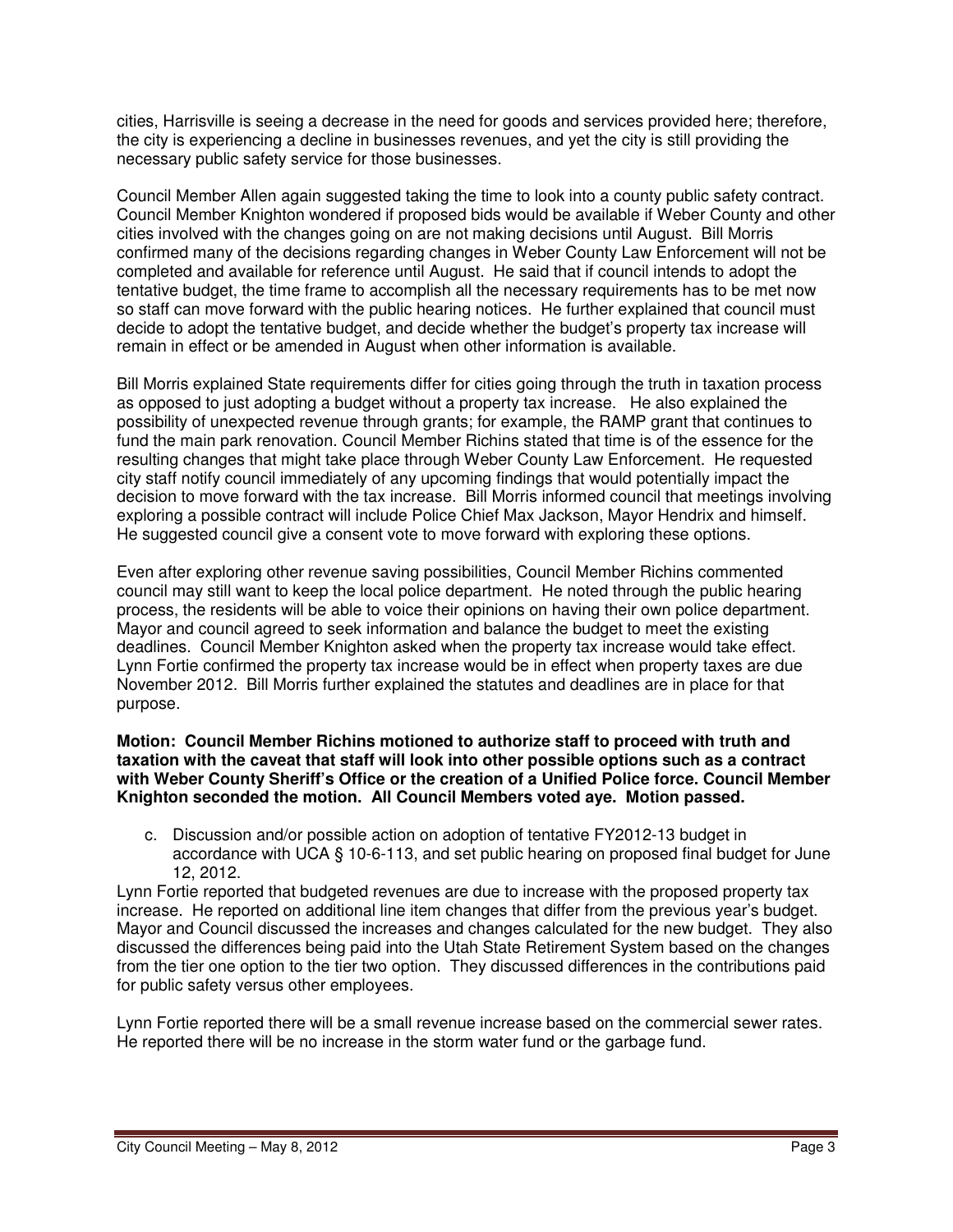Mayor Hendrix informed council of the new wage analysis being conducted. He said the results should be available by the new fiscal year. The new analysis is based on the job descriptions of employees rather than a comparison to other city's salaries.

Mayor and council discussed how any overage in the budget will be transferred back to the general fund. They discussed the rainy day fund and the requirements of a 5% minimum and an 18% maximum.

**Motion: Council Member Chad Allen motioned to adopt the tentative FY2012-13 budget in accordance with UCA §10-6-113, and set public hearing on final budget for June 12, 2012. Council Member Grover Wilhelmsen seconded the motion. All Council Members voted aye. Motion passed**.

## **5. PUBLIC COMMENTS**

Mayor asked all those in attendance for public comments.

Matt Schoss, from 200 West 2150 North, inquired about how to propose a community mailbox be moved. His neighbor, Jason Magbuhat, who was also in attendance and would like to see the mailbox moved. The current location of the mailbox creates a safety issue with children in the area because it is located at the back of a cul-de-sac. Council Member Michelle Tait who is a postal service worker, took down information about the current location of the mailbox, and said she would pass it on to the post office supervisor. Bill Morris said the city could provide a letter of support that includes the safety issues if the residents request one. Mayor Hendrix thanked the residents for their concern for safety in the area.

Ruth Pearce, from 295 E 1150 N, questioned whether the upcoming presidential election will be funded through Weber County. Mayor Hendrix confirmed the costs for the election will be paid through Weber County. Ruth Pearce clarified the budget line item for CERT should be listed at \$12.00 used out of the \$100.00. She pointed out the planning commission budget line item should be listed at \$4,800 instead of \$4,200 based on commissioners current salaries and the number of commissioners.

# **6. MAYOR/COUNCIL FOLLOW-UP**

Council Member Knighton asked about the increase in the Weber County Animal Control contract. Bill explained the fees are supposed to be based on the amount of service calls for each city. Amber Weston from the Standard Examiner stated the information is available online at Standard.net under a search for Harrisville. Bill Morris further explained the contract with Weber County Animal Control over-estimated the amount of calls and they had to make bond payment, which created an increase in the fees necessary from each city. Bill Morris suggested council take a tour of the Weber County Animal Control Shelter on a work session at the next council meeting. He reported some of the city staff took a tour of the facility several weeks ago. He stated that the shelter has several adoption programs instead of euthanizing the animals.

Council Member Knighton asked about the line item in the public safety budget called "Alcohol". Mayor Hendrix explained public safety receives alcohol grants from the state to cover DUI shifts to help keep the community safe. Council Member Allen clarified the types of state grants that are available for public safety.

Council Member Tait presented her attendance prize contest for Heritage Days 2012. She explained how she and Council Member Knighton are working together to organize an attendance prize contest. The contest will include individuals who frequent local businesses entering their business card or ticket into a canister each time they visit the business. At the evening program of Heritage Days winning names will be drawn from each canister. Winners must be present to win.